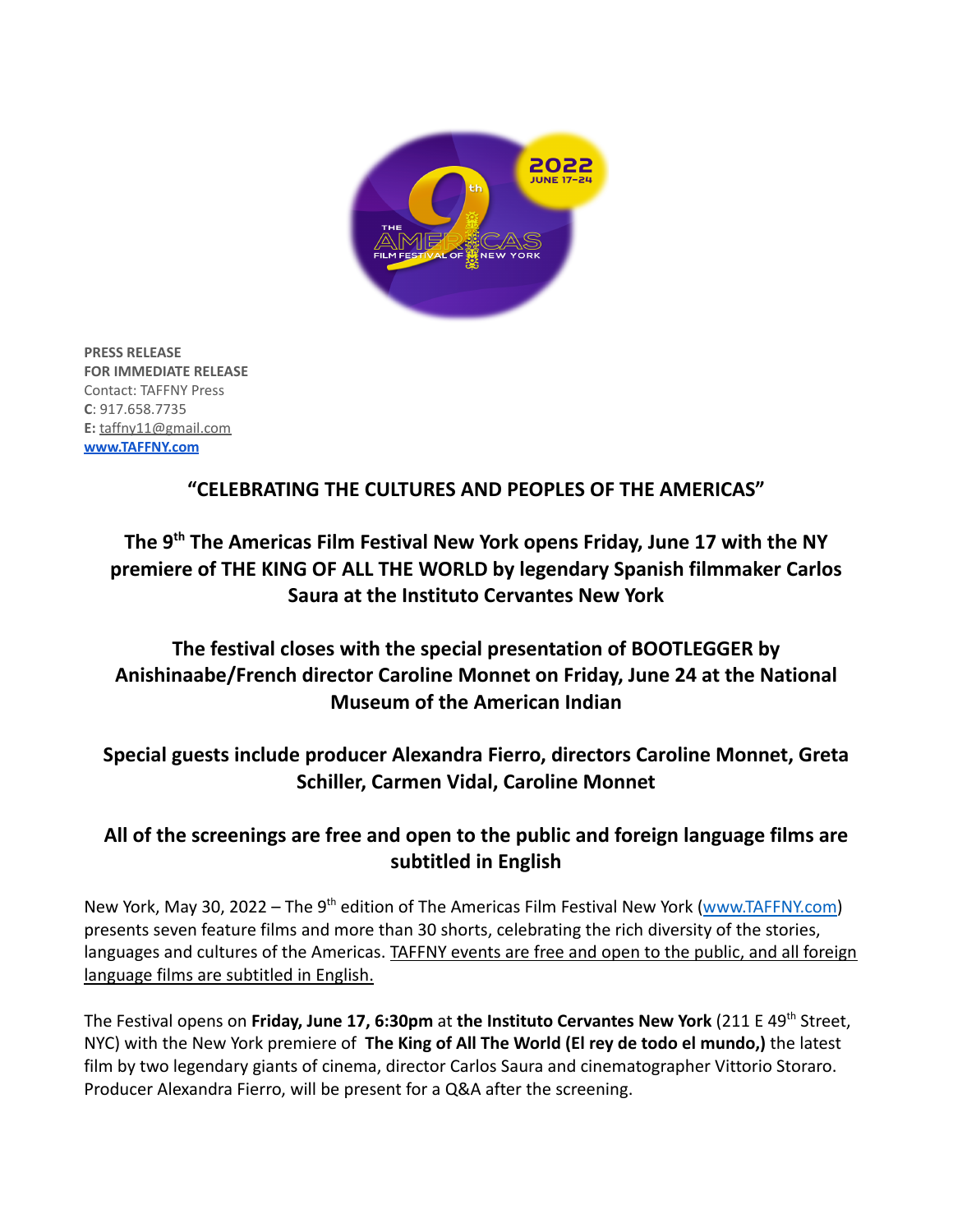**The King of All The World** was filmed in Mexico and tells the story of Manuel (Manuel Garcia-Rulfo), who, after taking a break from the stage, returns with a musical about making a musical. To help direct his theatrical comeback, he reaches out to renowned choreographer Sara (Ana de la Reguera), who also happens to be his ex-wife. During casting, young Ines stands out as a rising star while dealing with her father (Damian Alcazar) and a local mob. At rehearsal, both passion and tension grow among the dancers. Powerful Mexican music sets the tone, and as in many of his films, Saura will create different universes in which tragedy, fiction and reality intertwine.

TAFFNY closes Friday**, June 24 at 6pm** with its awards ceremony for short films in competition at the **National Museum of the American Indian** (1 Bowling Green, NYC), followed by the special presentation of **Bootlegger** by Anishinaabe-French filmmaker, Caroline Monnet. The film tells the story of Mani, a master's student who returns to the reserve in Northern Quebec where she grew up. Resolved to reintegrate into the community, she gets involved in the debate around a referendum on allowing the free sale of alcohol on the reserve. Laura, a bootlegger, pockets the profits she makes there under the protection of the band council and her partner Raymond. Opposing forces quickly divide the community into two sides facing each other to determine the best path to independence.

Dr. Juan Carlos Mercado, Dean of the City College Downtown, Division of Interdisciplinary Studies at CWE (CCNY-CUNY) and TAFFNY's co-founder says of this year's festival: "*In addition to highlighting the importance of presenting films from established filmmakers, we promote new talents with The Americas Award for short films in competition. We would also like to honor the students and professors of City College's MFA Program in Film, one of the oldest film schools in the U.S. and the only public institution in New York City to offer a BFA in film*."

The Americas Short Film Competition is dedicated to the promotion and exhibition of short audiovisual works by emerging filmmakers that portray the contemporary concerns of filmmakers living in the region. This year, TAFFNY shows 28 short films competing for the Americas Award in the categories of Animation, Documentary, Experimental and Fiction. The jurors of the Documentary and Animation categories consist of director **Catalina Santamaria**, producer Wilson Reyes and film professor **Alvaro Baquero-Pecino.** In the categories of Fiction and Experimental the jury consists of actress **Jely Reategui**, artist **Alexis Mendoza** and professor **James Lowry**.

Over the course of 8 days, 17 countries will show part of their identity, culture and diversity through the seventh art. The Americas Panorama is a dynamic program that brings the richness of the cultures of the Americas through seven award-winning fiction and documentary feature films. "*The films, mostly directed by female directors, explore the complexities of their societies, review their past and question social and personal positions on pressing issues such as reproductive rights, sustainability, motherhood and the legacy of ancestral laws,"* says Diana Vargas, TAFFNY's Artistic Director.

TAFFNY is an initiative of the City College Downtown, Division of Interdisciplinary Studies at CWE (CCNY-CUNY) and the collaboration of prestigious institutions such as the National Museum of the American Indian, the Instituto Cervantes, NY, the General Consulate of Argentina in New York, the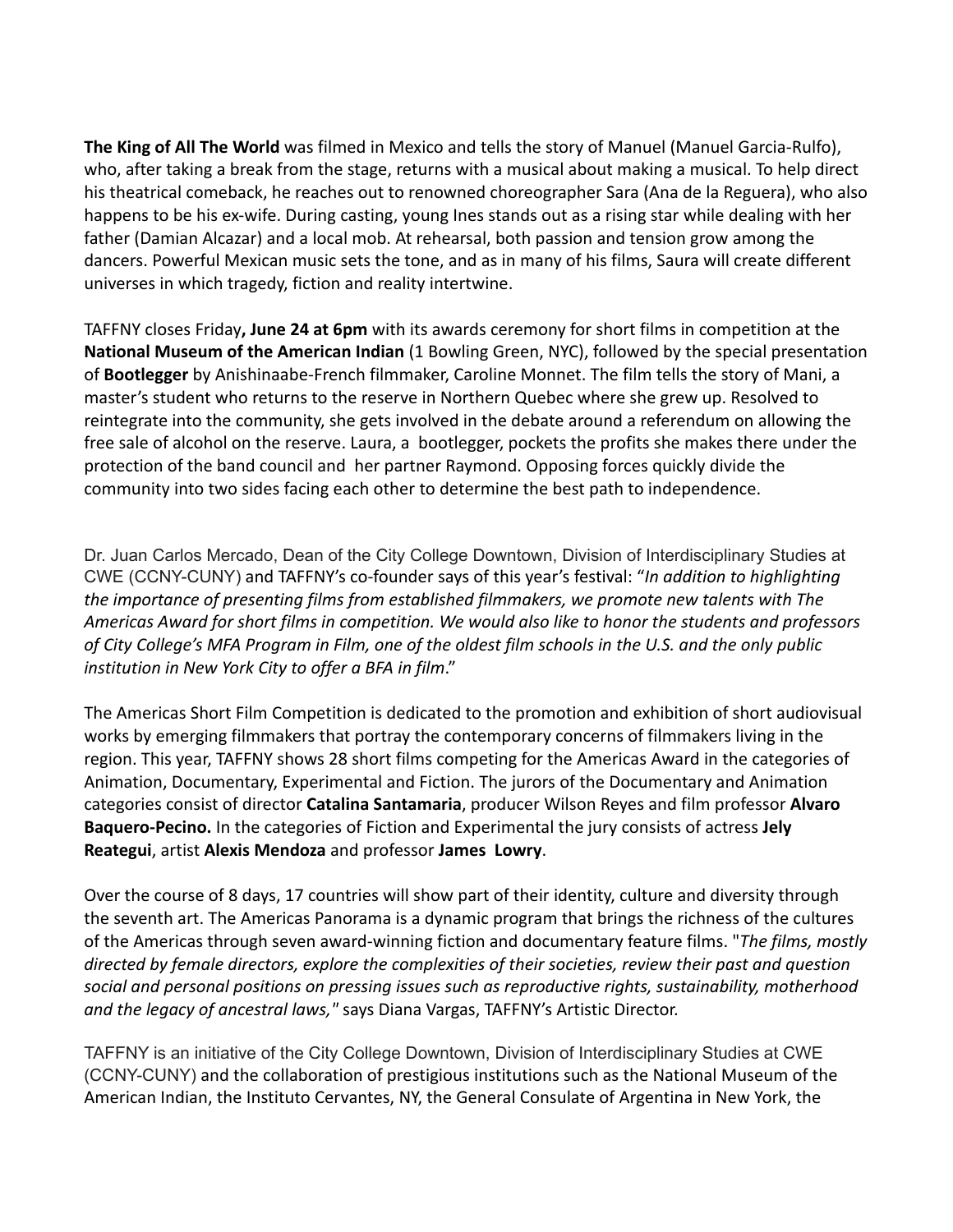General Consulate of Colombia in NY, the CCNY Division of Humanities and the Arts, the Colin Powell School for Civic and Global Leadership and CUNY Mexican Studies Institute, with the purpose of creating a cinematographic appreciation space focused on multiculturalism, diversity and new societies around Las Américas, as well as encouraging the work of new film directors. Telemundo 47 is the media sponsor of TAFFNY 2022. Additional support from Ron Barceló.

# **TAFFNY PROGRAM 2022**

# **FRIDAY JUNE 17 | VIERNES JUNIO 17**

**INSTITUTO CERVANTES NEW YORK \*By Invitation Only 6:30 PM: Opening Night Film | Noche de Apertura In partnership with Instituto Cervantes**

#### **THE KING OF ALL THE WORLD / EL REY DE TODO EL MUNDO - NY Premiere Carlos Saura | Mexico, Spain | Fiction | 2021 | 95 min**

Starring Ana de la Reguera (Narcos, Backyard), Manuel García Rulfo (Perfect Strangers), Enrique Arce (Knightfall, Money Heist), Damián Alcázar (Narcos) **Trailer: <https://youtu.be/JPG8ZWjS1wc>**

Amazing images, incredible dancing and magnificent music by top Latin artist are the background of this collaboration between Saura & Storaro: Manuel is preparing his next show, a musical about making a musical show. He seeks the help of Sara his ex-wife and renowned choreographer to direct. In the casting, the young Ines will appear as a rising star while dealing with her father and local mob. During the rehearsals, the passion and tension will grow among the dancers. Powerful Mexican music sets the tone and a play will emerge in which tragedy, fiction and reality intertwine.

# **SATURDAY JUNE 18 | SÁBADO JUNIO 18**

# **CWE – CITY COLLEGE DOWNTOWN CAMPUS**

# **3:00 PM SHORT FILMS IN COMPETITION | CORTOMETRAJES EN COMPETENCIA / Program I**

**UNCLE / TÍO** Juan José Medina | Mexico | Animation | 2021 | 13 min **EVEN** Khalil Charif | Brazil | Experimental | 2022 | 2 min **THE ART & THE WAY** Tatiany Furuse | Brazil | Documentary | 2021 | 15 min **TRANSFORM YOU / TRANSFORMARTE** Jimmy Valdivieso | Peru | Experimental | 2021 | 9 min **THE ARITHMETIC OF SURVIVAL** Joseph Nybyk | USA | Fiction | 2021 | 10 min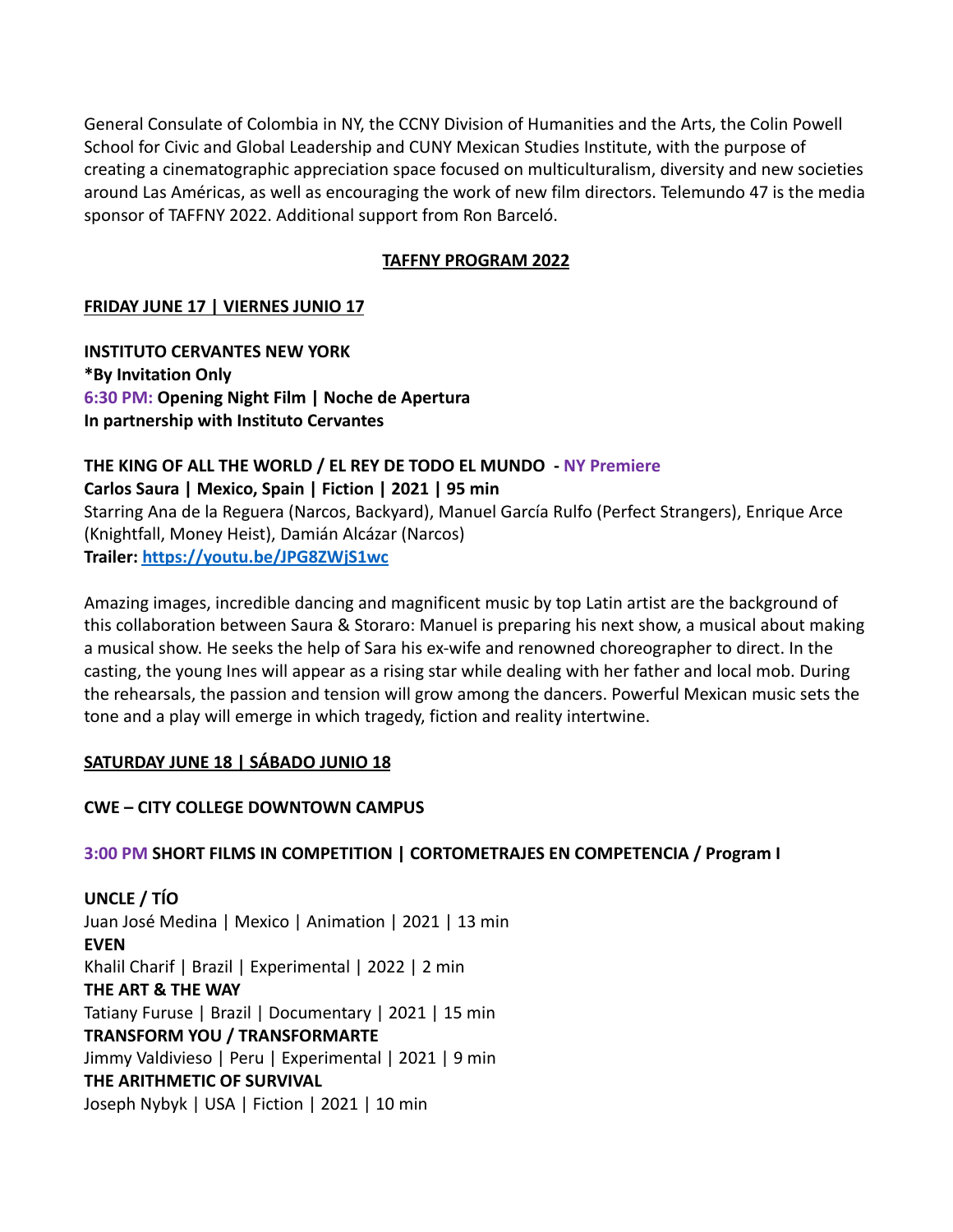### **PAPER CARPENTER / CARPINTEIRO DE PAPEL**

Renata Bueno, Daniel Medina | Portugal-Brazil | Animation | 2021 | 13 min **THE POLACKS / LAS POLACAS** Carlos Barba | Cuba-USA | Fiction | 2021 | 24 min

### **4:30 PM SHORT FILMS IN COMPETITION | CORTOMETRAJES EN COMPETENCIA / Program II**

**RETROSPECTIVE / RETROSPECTIVA** Jorge Varela | Mexico | Experimental | 2021 | 18 min **VOLCANISTA: EL DESPERTAR DE UN CIUDADANO** Juan José Muralles | Guatemala | Documentary | 2021 | 14 min **SEAL / SELO** Alessandro Corrêa | Brazil | Experimental | 2021 | 5 min **WHEN THE WALLS SPEAK / QUANDO AS PAREDES FALAM** Edson Ferreira | Brazil | Documentary | 2022 | 10 min **OBSCVR** Marcelo Sanhueza | Chile | Animation | 2021 | 5 min **ALLIANCE FOR ELDORADO / ALIANÇA POR ELDORADO** Marco Escrivão,, Priscila Schmidt | Brazil " Experimental | 2022 | 12 min **HELEN AT DUSK / HÉLÈNE AU CRÉPUSCULE** Marco Joubert | Canada | Fiction | 2021 | 16 min **You must present an ID to enter the building Masks are strongly recommended**

#### **MONDAY, JUNE 20 / LUNES, JUNIO 20**

#### **INSTITUTO CERVANTES NY**

#### **5:45 PM FLY SO FAR / NUESTRA LIBERTAD – NY Premiere**

Celina Escher | Sweden-El Salvador | Documentary | 90 min | 2021 **Trailer:** <https://youtu.be/6tTGXuNp-OM>

Teodora Vásquez was in the ninth month of her pregnancy in 2007 when she fainted and had a stillbirth while working. When she woke up at the hospital, she was accused of aggravated murder and sentenced to 30 years of prison. Teodora became the spokesperson of the women facing the same charges as her.

#### **7:15 PM**

#### **EXILES / EXILIOS - NY Premiere**

Carmen Vidal | US- Mexico-Spain | Documentary | 52 min | 2021

After the beginning of the civil war, between 20 and 30 thousand people arrived in Mexico; the government gave passports and nationality to all those who requested it, and it was the only country that never recognized the dictatorship of Francisco Franco. Exiles tells the story of three artists who lived and died in Mexico: Julia Giménez-Cacho, mother of six children and housewife who, at the age of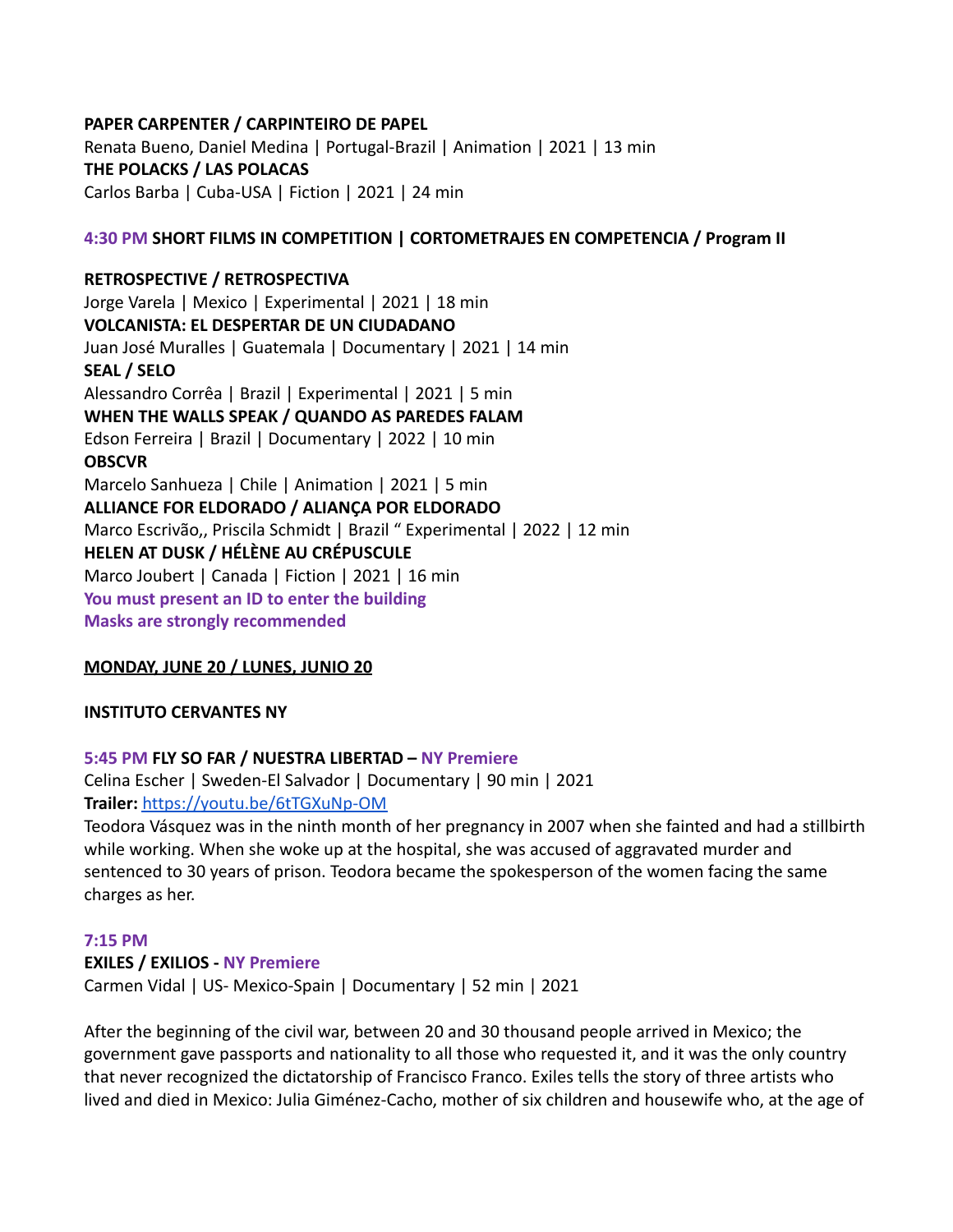50, decided to reinvent herself and became an artist. Emilio García Riera, historian and film critic. With a childhood deeply marked by the war, he became a key figure in Mexican cinema. Elvira Gascón, artist and political activist. In Mexico, she became one of the leading women muralists, which at the time was only a male thing.

\*Q&A with the director. Reception to follow. In partnership with the General Consulate of Spain in NY. \*Masks are strongly recommended

### **TUESDAY, JUNE 21 / MARTES, JUNIO 21 INSTITUTO CERVANTES NY**

**5:45 PM – TAFFNY HONORS CITY COLLEGE'S MFA ON MEDIA AND FILM The Wealthiest Man in the World** Josiah Johnson | US | Fiction | 2021 | 15:00 min **Breathe** Malobe Sampson | US |Documentary | 2021 | 10:33 min **Right to Exit** Auralynn Rosario | US | Fiction | 2021 | 14:49 min **To Drown** Justin Filpes | US | Fiction | 2021 | 14:18 min Followed by \*Q&A with directors

#### **7:00 PM – THE LAND OF AZABA – NY Premiere**

Gretta Schiller | US-Spain | Documentary | 82 min | 2020 Trailer: <https://www.youtube.com/watch?v=OOHYXUBermQ>

A closely observed film exploring the theme of ecological restoration, a worldwide movement to turn back the tide of mass extinction and restore planet earth to ecological balance. Filmed in Western Spain on Europe's largest ecological restoration project, The Land of Azaba is an immersion into a magical world where humans and wildlife work together to restore a vast Mediterranean landscape.

Followed by Q&A with Gretta Schiller

**WEDNESDAY, JUNE 22 / MIÉRCOLES, JUNIO 22 GENERAL CONSULATE OF ARGENTINA IN NEW YORK For tickets RSVP [here](https://www.eventbrite.com/e/taffny-general-argentinean-consulate-in-ny-tickets-354104384747) 5:30 PM SHORT FILMS IN COMPETITION | CORTOMETRAJES EN COMPETENCIA – Program III**

**QUINO'S DREAM / EL SUEÑO DE QUINO** Santiago Erlich | Spain-Argentina | Animation | 2021 | 8 min **A MURAL FOR GOD / UN MURAL PARA D10S** Martin Alejandro Biaggini | Argentina | Documentary | 2022 | 7 min **SHERATON, THE TRACE OF MEMORY / SHERATON, LA HUELLA DE LA MEMORIA** Margarita Poseck Menz | Chile | Documentary | 2021 | 14 min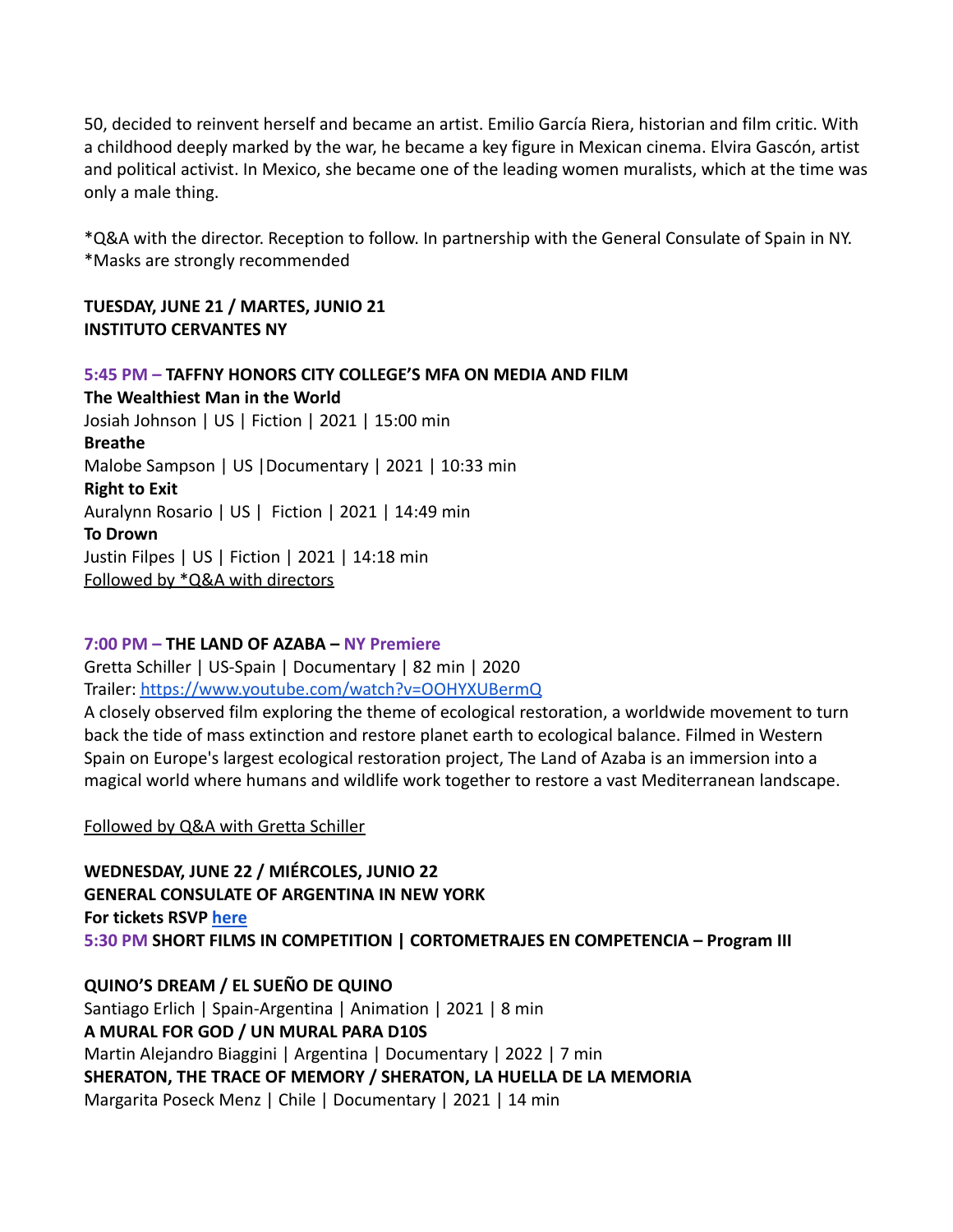# **NICK** Cesar Turturro | Argentina | Fiction | 2021 | 6 min **RITA THE WILD ONE / RITA LA SALVAJE** Fer Casals, Valeria Massimino | Argentina | Documentary | 2021 | 13 min **THEO / TEO** Eduardo Bunster, Belen Abarza | Chile | Fiction | 2021 | 18 min

# **6:30 PM THE SIAMESE BOND / LAS SIAMESAS Paula Hernandez | Argentina | Fiction | 2020 | 90 min Trailer: <https://youtu.be/SGmdSnqHvx8>**

Clota and Stella, mother and daughter, live by themselves in an old family house confined by an endogenous routine. One day, Stella got news that she has inherited two small apartments in a desolate seaside town. She decides to set out on a trip as the last possibility to finally become independent, but Clota perceives it as a surgical and terrifying separation.

\*Reception to follow RSVP is required Mask is strongly recommended Doors open at 5pm

# **THURSDAY, JUNE 23 / JUEVES, JUNIO 23 GENERAL CONSULATE OF COLOMBIA IN NEW YORK 5:30 PM SHORT FILMS IN COMPETITION | CORTOMETRAJES EN COMPETENCIA – Program IV**

# **REMEMBER? / ¿RECUERDAS?**

David Moncada Varela | Colombia | Fiction | 2020 | 13 min **KARINA, A DREAM OF MILLIONS** Erika Gregorio | USA | Documentary | 2022 | 8 min **AT THE END OF THE STREET / AL FINAL DE LA CALLE** Victor Grullón | Dominican Republic | Fiction | 2021 | 16 min **THE TINIEST LIFE THAT BLOOMS BETWEEN FOUR WALLS / LA PEQUEÑA VIDA QUE EMERGE ENTRE CUATRO PAREDES** Mykaela Plotkin | Mexico-Argentina-Brazil | Experimental | 2021 | 2 min **DANTE** Cristian Peña | Colombia-USA | Experimental | 2021 | 9 min **THE FLOATING GROCERY BOAT / LA LANCHA ALMACÉN** Erika Grinberg | Argentina | Documentary | 2021 | 6 min **INHOSPITABLE / INHÓSPITO** Melissa Bolaños Carabalí | Colombia | Animation | 2021 | 7 min **HOME, SWEET HOME / HOGAR, DULCE HOGAR** Rodrigo Canet | Spain-Argentina | Animation | 2022 | 5 min

# **6:30 PM – IF GOD WERE A WOMAN / SI DIOS FUERA MUJER**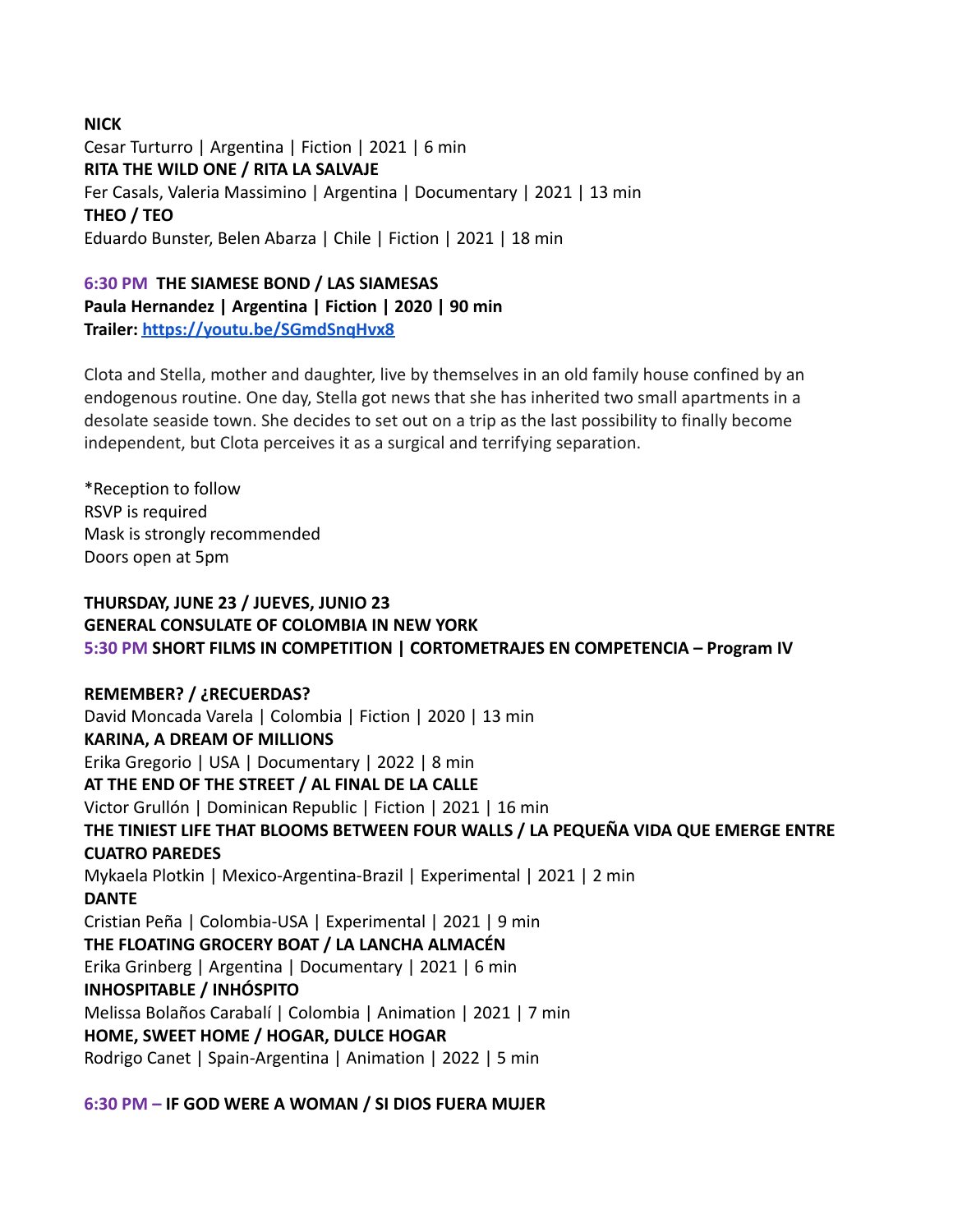# **Angelica Cervera | Colombia | Documentary | 2021 | 70 min <https://youtu.be/rzcd0hlwIFA>**

Laura lives with her parents in L'Alfàz del Pi, in Valencia. Three years ago, she started her transition. Laura now faces adolescence and with it, a series of changes that will mean a new chapter for her and her family. Each decision they make could be definitive. \*Reception to follow Mask are strongly recommended

# **FRIDAY, JUNE 24 / VIERNES, JUNIO 24 NATIONAL MUSEUM OF THE AMERICAN INDIAN**

**CLOSING NIGHT AND THE AMERICAS AWARD CEREMONY / NOCHE DE CLAUSURA** \*In partnership with the **NATIONAL MUSEUM OF THE AMERICAN INDIAN** Film Screening **6:00 PM** The Americas Award-winning ceremony

# **6:30PM – Screening Presentation**

**BOOTLEGGER** Caroline Monnet | Canada | Fiction | 2021 | 81 min **Trailer: <https://youtu.be/0rMr9fNaPtM>**

Mani, a master's student, returns to the remote place in northern Quebec where she grew up. Her painful past resurfaces. Resolved to reintegrate into her former home, she gets involved in the debate around a referendum on allowing the free sale of alcohol. Laura, a bootlegger, pockets the profits she makes there under the protection of the band council and her partner Raymond. The latter is still angry with Mani, whom he holds responsible for the death of his daughter in a fire. Two radically opposed women divide the community into two sides who face each other to determine the best path to independence.

Followed by \*Q&A with Dir. Caroline Monnet

# Requirements: Proof of vaccination. Doors open at 5:30pm All visitors ages two and older are required to wear a mask during the screening

# **\*Reception to follow (Location TBA)**

# **FESTIVAL VENUES**

- **Instituto Cervantes NY:** June 17 @6:00 PM & 20, 21 from 5:30 PM 211 E 49 Street (Bet 2 & 3 Aves)
- **● CWE @ City College NY (Downtown Campus)**
	- 25 Broadway, NYC 10004
- **Consulado General de Argentina:** June 22 from 5:30 PM